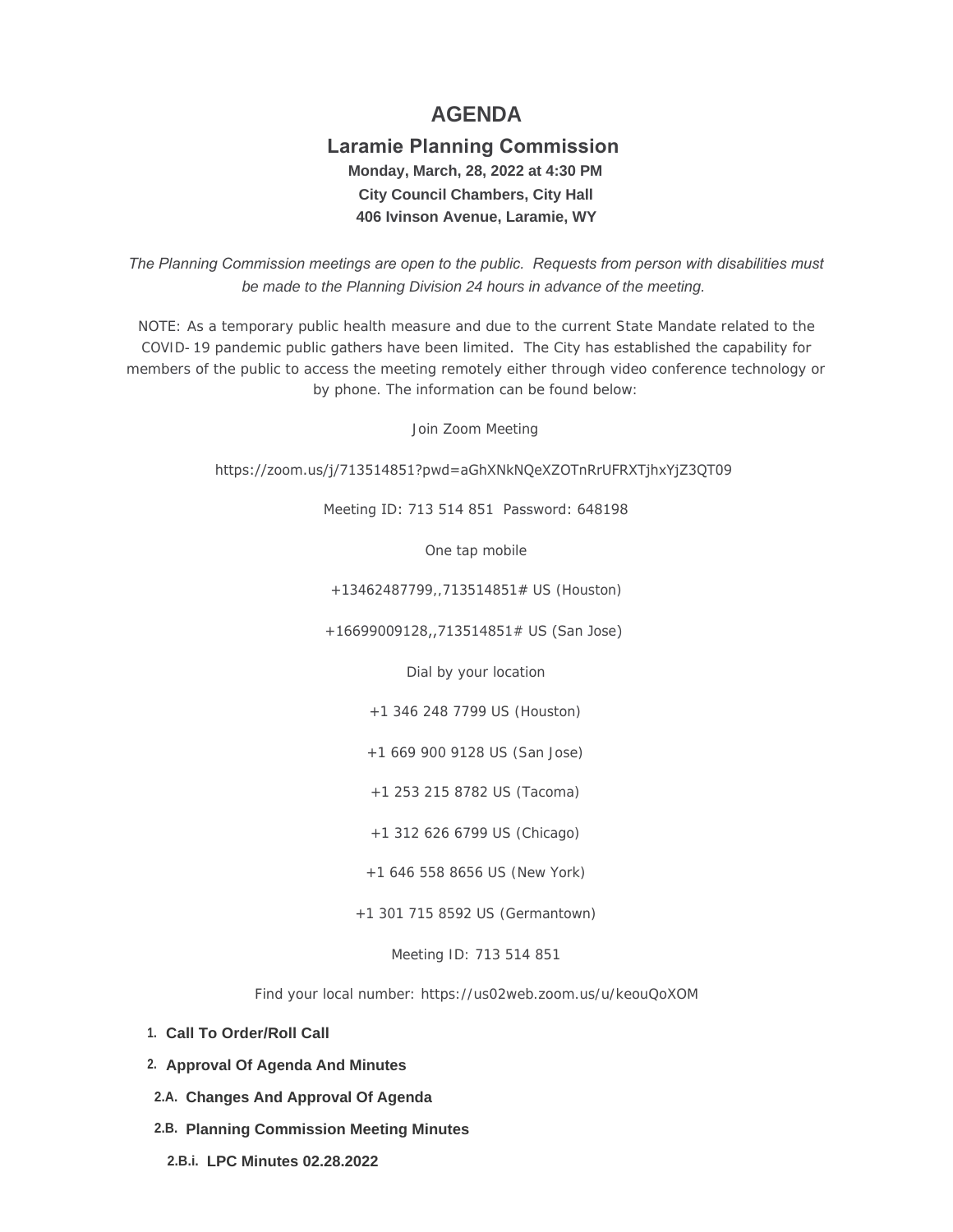Documents:

# [LPC Minutes 2-28-22.Pdf](https://cityoflaramie.org/AgendaCenter/ViewFile/Item/12069?fileID=16400)

- **Citizen Comments - Non-Agenda Related Topics – No Action Can Be Taken 3.**
- **Planning Commission And Staff Reports And Comments 4.**
- **Disclosures – Ex-Parte Communications; Potential Conflicts Of Interest 5.**
- **Current Planning Projects 6.**
- **Old Business: 6.A.**
- **New Business: 6.B.**

## **CUP-22-05 Curtis Street Type 2 Day Care 6.B.i.**

| FILE:               | CUP-22-05: 2134 E Curtis Street Type 2 Child Care Home              |
|---------------------|---------------------------------------------------------------------|
| <b>REQUEST:</b>     | A conditional use permit for a Type 2 Child Care Home               |
| <b>LOCATION:</b>    | 2134 E Curtis St.                                                   |
| <b>APPLICANT:</b>   | Kayla Winslow                                                       |
| <b>OWNER:</b>       | Kayla and Landon Winslow                                            |
| <b>ZONING</b>       | R1 (Single Family) District                                         |
| <b>PURPOSE:</b>     | Establishment of a Type 2 Child Care Home not to exceed 10 children |
|                     | other than the occupants own                                        |
| <b>PREPARED BY:</b> | Philipp Gabathuler, AICP, Principal Planner                         |

Documents:

#### [CUP-22-05 Staff Report PC.pdf](https://cityoflaramie.org/AgendaCenter/ViewFile/Item/12097?fileID=16408)

# **CUP-22-02 4429 Mojave Additional Accessory Building 6.B.ii.**

| FILE:               | CUP-22-02: 4429 Mojave Dr. - Additional Accessory Building                                       |
|---------------------|--------------------------------------------------------------------------------------------------|
| <b>REQUEST:</b>     | A Conditional Use Permit for the construction of an additional<br>accessory building on the lot. |
| <b>LOCATION:</b>    | 4429 Mojave Dr.                                                                                  |
| <b>APPLICANT:</b>   | Russ and Darcie Bacon                                                                            |
| <b>OWNER(s):</b>    | Rus and Darcie Bacon                                                                             |
| <b>ZONING:</b>      | R1 (Single Family Residential)                                                                   |
| <b>PURPOSE:</b>     | To construct an additional accessory building in accordance with                                 |
|                     | Chapter 15.10.030.C.3 of Laramie Municipal Code                                                  |
| <b>PREPARED BY:</b> | Philipp Gabathuler, AICP, Principal Planner                                                      |

Documents:

#### [CUP-22-02 Staff Report.pdf](https://cityoflaramie.org/AgendaCenter/ViewFile/Item/12071?fileID=16402)

**CUP-22-04: 2310 Cottonwood Drive – Oversized Accessory Building 6.B.iii. FILE:** CUP-22-04: 2310 Cottonwood Drive – Oversized Accessory Building

**REQUEST:** A Conditional Use Permit for the construction of an oversized accessory building.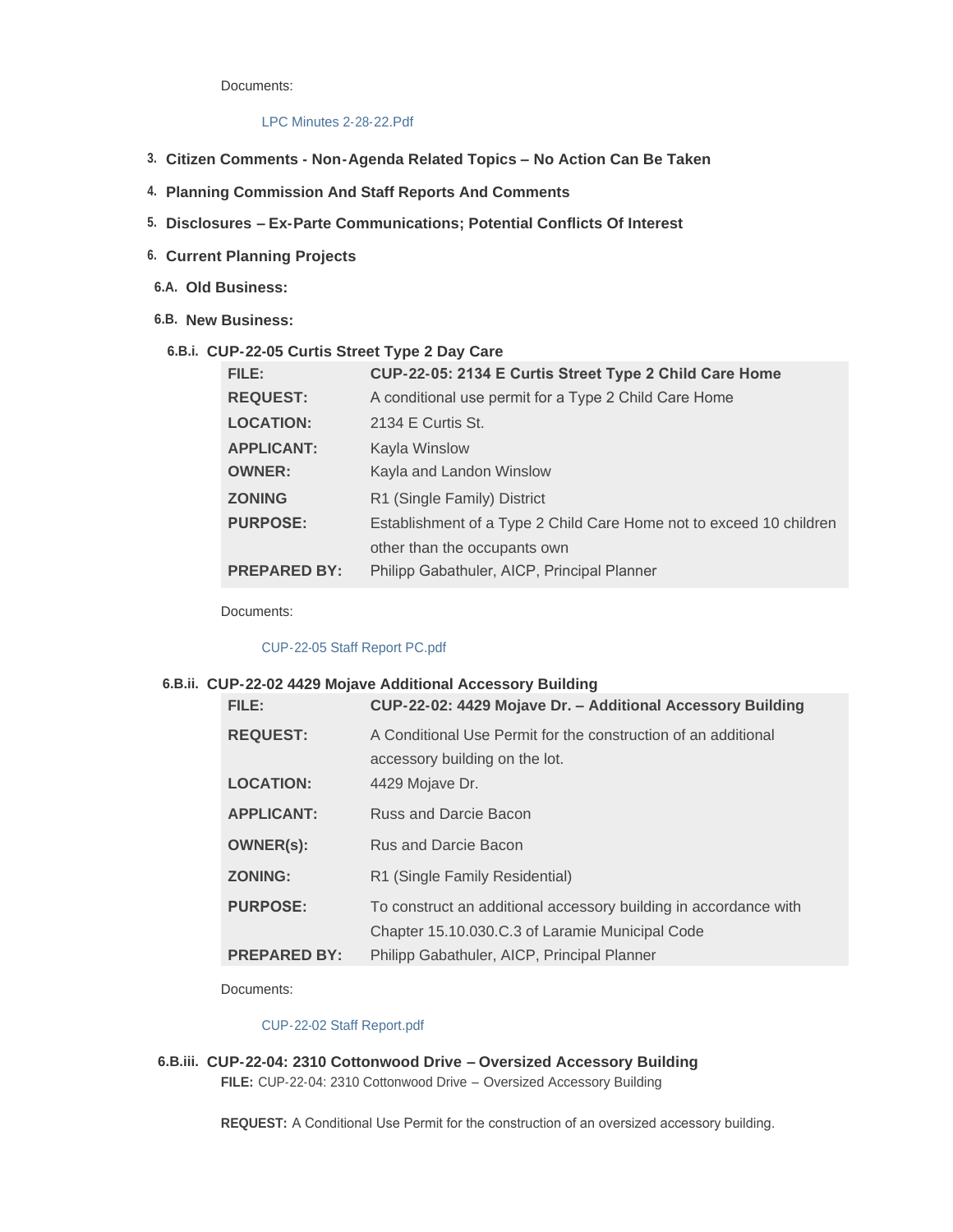**LOCATION:** 2310 Cottonwood Drive

**APPLICANT:** Kim and Rozanne Sorenson

**OWNER(s):** Kim and Rozanne Sorenson

**ZONING:** RR (Rural Residential)

**PURPOSE:** To construct an accessory building larger than the maximum of 1,000 sq/ft as identified within the UDC.

**PREPARED BY:** Derek T. Teini, AICP, Planning Manager

Documents:

#### [CUP-22-04 Staff Report.pdf](https://cityoflaramie.org/AgendaCenter/ViewFile/Item/12070?fileID=16401)

**FP-21-04: Cirrus Sky, Phase I – Final Plat 6.B.iv.**

**FILE:** FP-21-04: Cirrus Sky, Phase I – Final Plat

**REQUEST:** A Final Plat proposing 6 lots for Technology/Office development within a 17.38 acre area.

**LOCATION:** Generally located north of Cumulus Drive and east of 22nd Street

**APPLICANT(S)/AGENT:** Laramie Chamber Business Alliance

**OWNER:** Laramie Chamber Business Alliance

**PURPOSE:** A Final Plat for future Technology and Office Development

**CURRENT ZONING:** TO (Technology/Office)

**PREPARED BY:** Derek T. Teini, AICP, Planning Manager

Documents:

[FP-21-04 Staff Report PC - Withdrawn - 3.28.2022.Pdf](https://cityoflaramie.org/AgendaCenter/ViewFile/Item/12096?fileID=16407)

#### **CUP-22-03: 3745 Cherrywood E Loop Incinerator 6.B.v.**

| FILE:             | CUP-22-03: 3745 Cherrywood E Loop. - Addition of an                 |
|-------------------|---------------------------------------------------------------------|
|                   | incinerator and greenhouse.                                         |
| <b>REQUEST:</b>   | A Conditional Use Permit for the construction of an incinerator and |
|                   | greenhouse.                                                         |
| <b>LOCATION:</b>  | 3745 Cherrywood E Loop                                              |
| <b>APPLICANT:</b> | Wyoming Squared LLC                                                 |
| <b>OWNER(s):</b>  | <b>Wyoming Squared LLC</b>                                          |
| <b>ZONING:</b>    | C <sub>2</sub> (General Commercial)                                 |
| <b>PURPOSE:</b>   | To construct an incinerator and greenhouse building in accordance   |
|                   | with Chapter 15.10.030.C.3 of Laramie Municipal Code                |